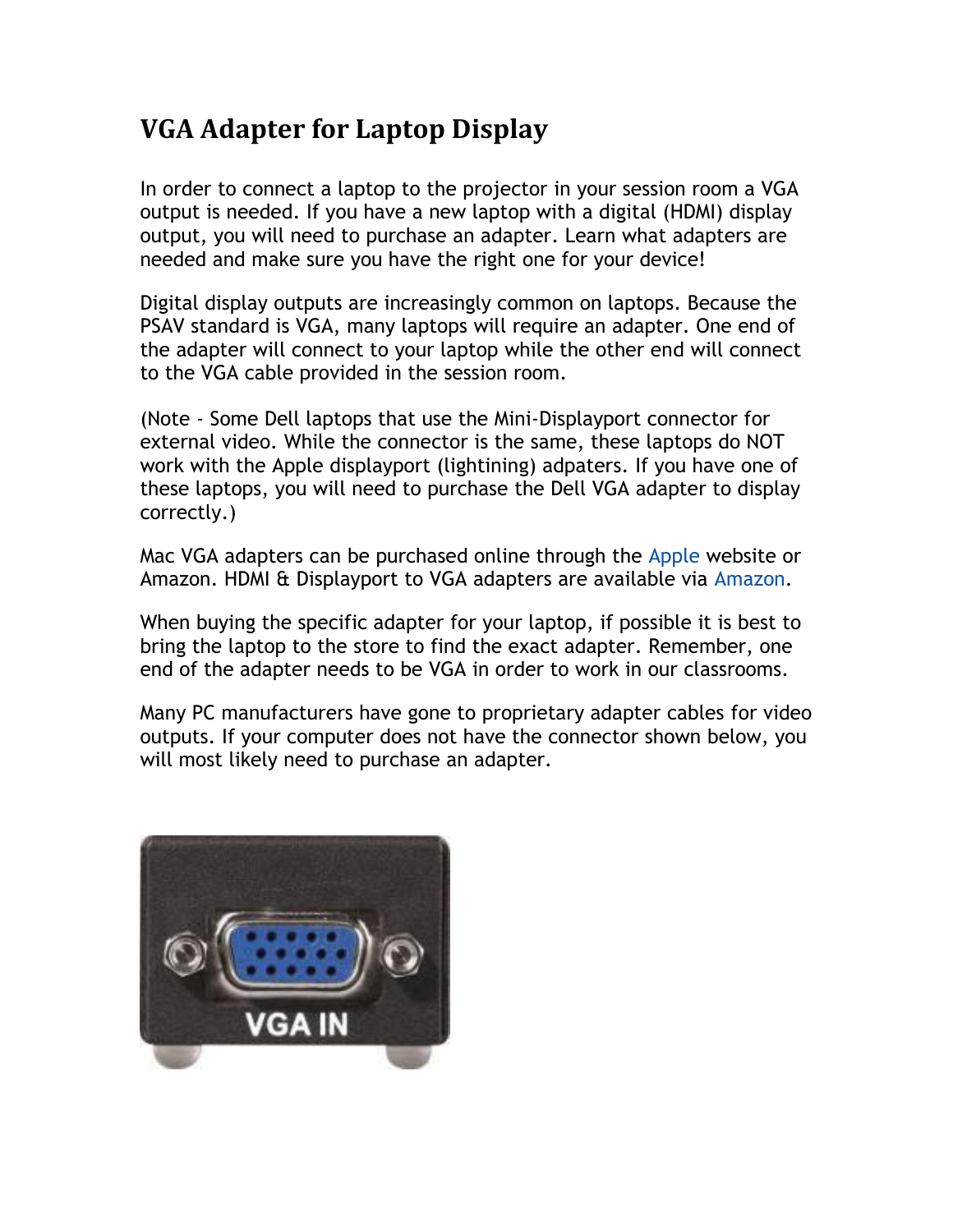| <b>Laptop Digital Display to VGA Adapter Types</b> |                                                                                                                                                                                                                 |                  |               |  |  |
|----------------------------------------------------|-----------------------------------------------------------------------------------------------------------------------------------------------------------------------------------------------------------------|------------------|---------------|--|--|
| <b>Full-size HDMI</b>                              | This is the<br>full-size HDMI<br>connector,<br>like you<br>would see on<br>a HD<br>television.<br>These are<br>common on<br>PC laptops<br>and are also<br>available on<br>the Retina<br><b>MacBook</b><br>Pros. |                  |               |  |  |
| <b>Mini HDMI</b>                                   | This is a<br>smaller<br>version of the<br><b>HDMI</b><br>connector<br>and is<br>common on<br>PC laptops.                                                                                                        | <b>MINI HDMI</b> | MINTHONI port |  |  |
| <b>Micro HDMI</b>                                  | This is the<br>smallest HDMI<br>connector,<br>and is mostly<br>seen on<br>tablets and<br>cameras.                                                                                                               | Micro HDMI       |               |  |  |